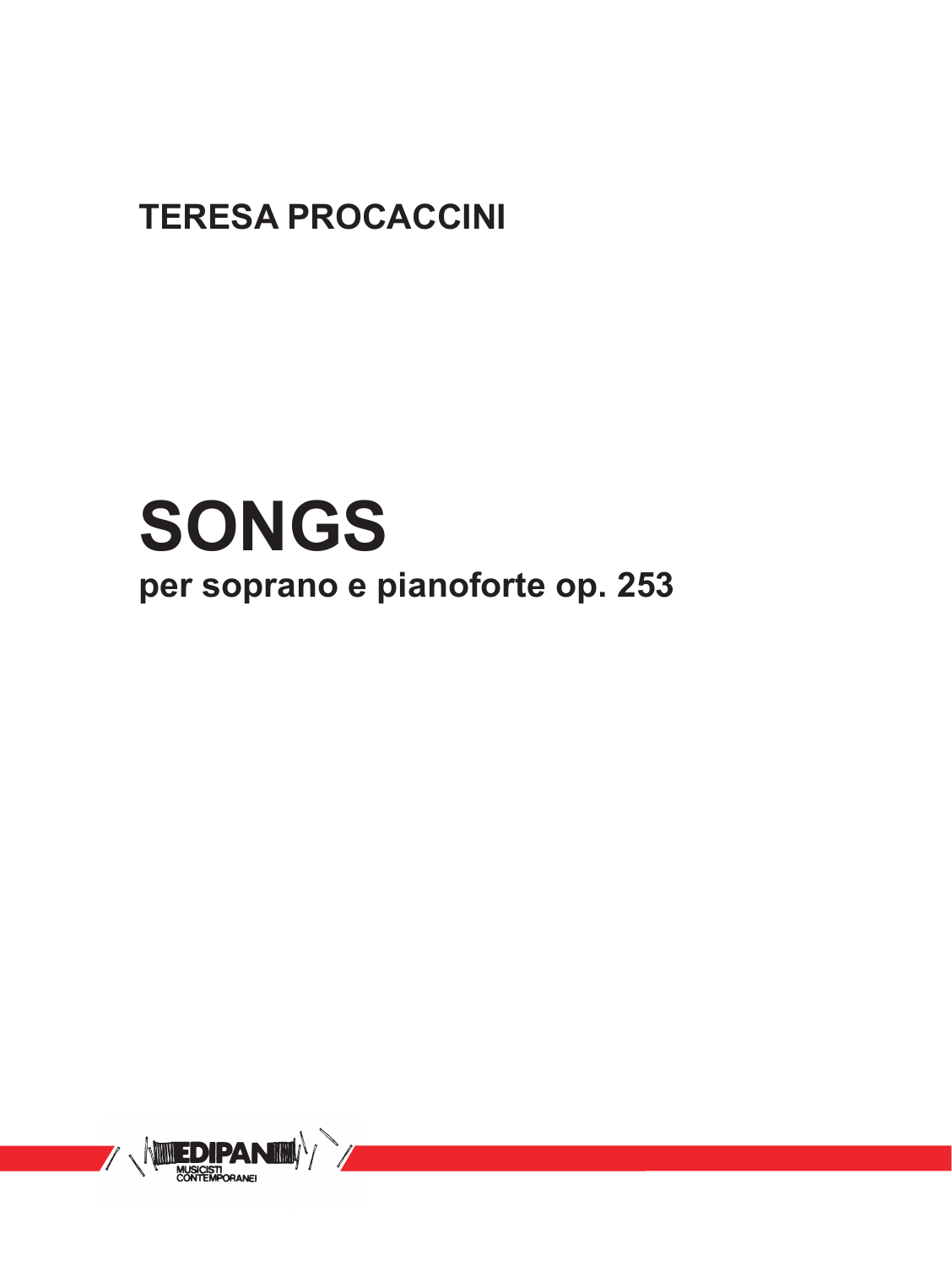### **TERESA PROCACCINI**

## **SONGS per soprano e pianoforte op. 253**

Teresa Procaccini - SONGS per soprano e pianoforte op. 253 - EP8770E - Partitura ISMN 979-0-52011-363-2 © 2019 EDI-PAN srl - Via Caposile 6 - 00195 Roma - edipan@edipan.com - www.edipan.com

Tutti i diritti riservati. Nessuna parte del presente e-book può essere riprodotta, memorizzata in un sistema che ne permetta l'elaborazione, né trasmessa in qualsivoglia forma e con qualsivoglia mezzo elettronico o meccanico, né può essere riprodotta o registrata altrimenti, senza previo consenso scritto dell'editore.

All rights reserved. No part of this e-book may be reproduced in any form by any electronic or mechanical means (including photocopying, recording, or information storage and retrieval) without permission in writing from the publisher.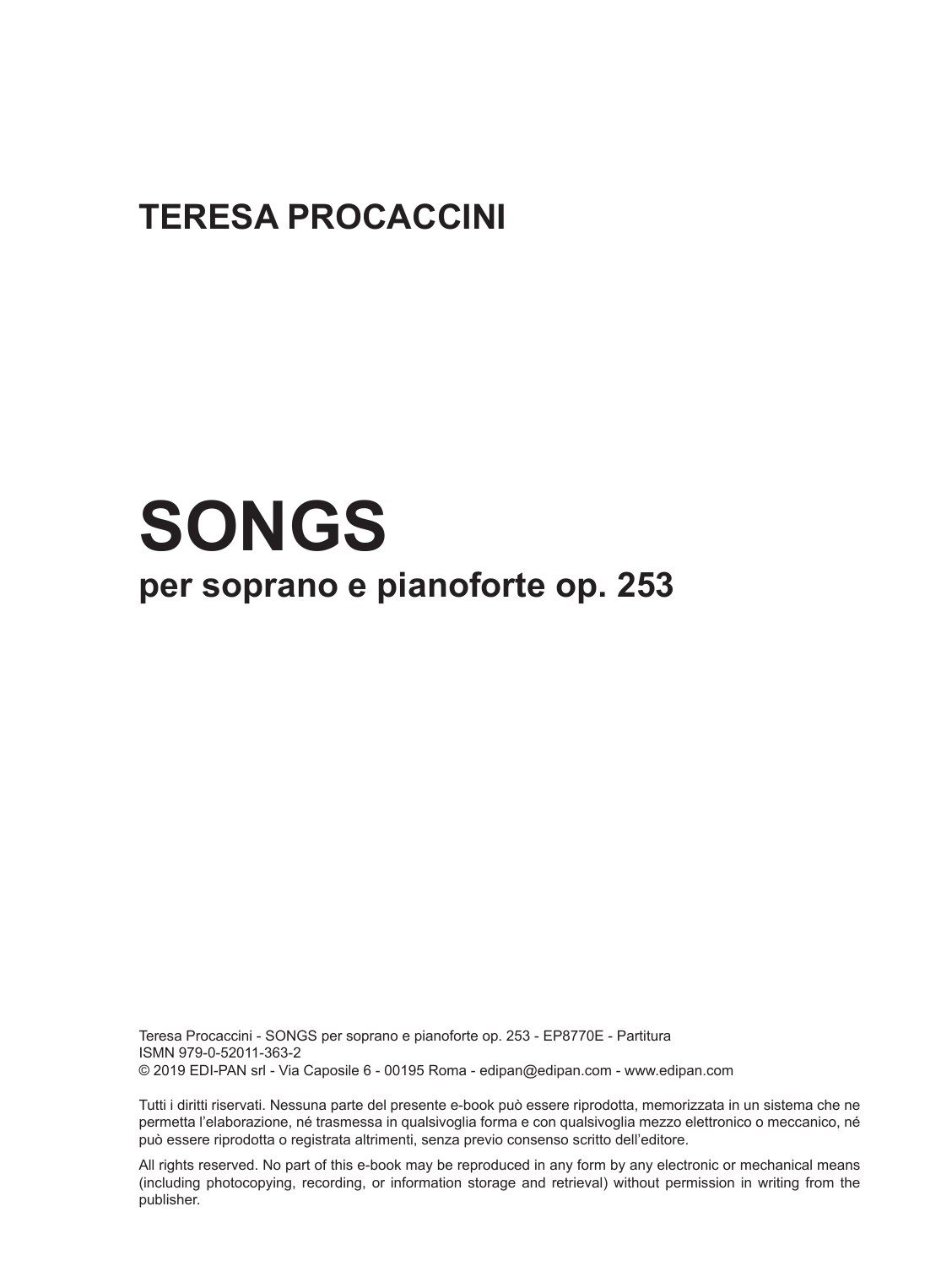#### **SONGS per soprano e pianoforte op. 253 (2011)**

**Teresa Procaccini**

**I**